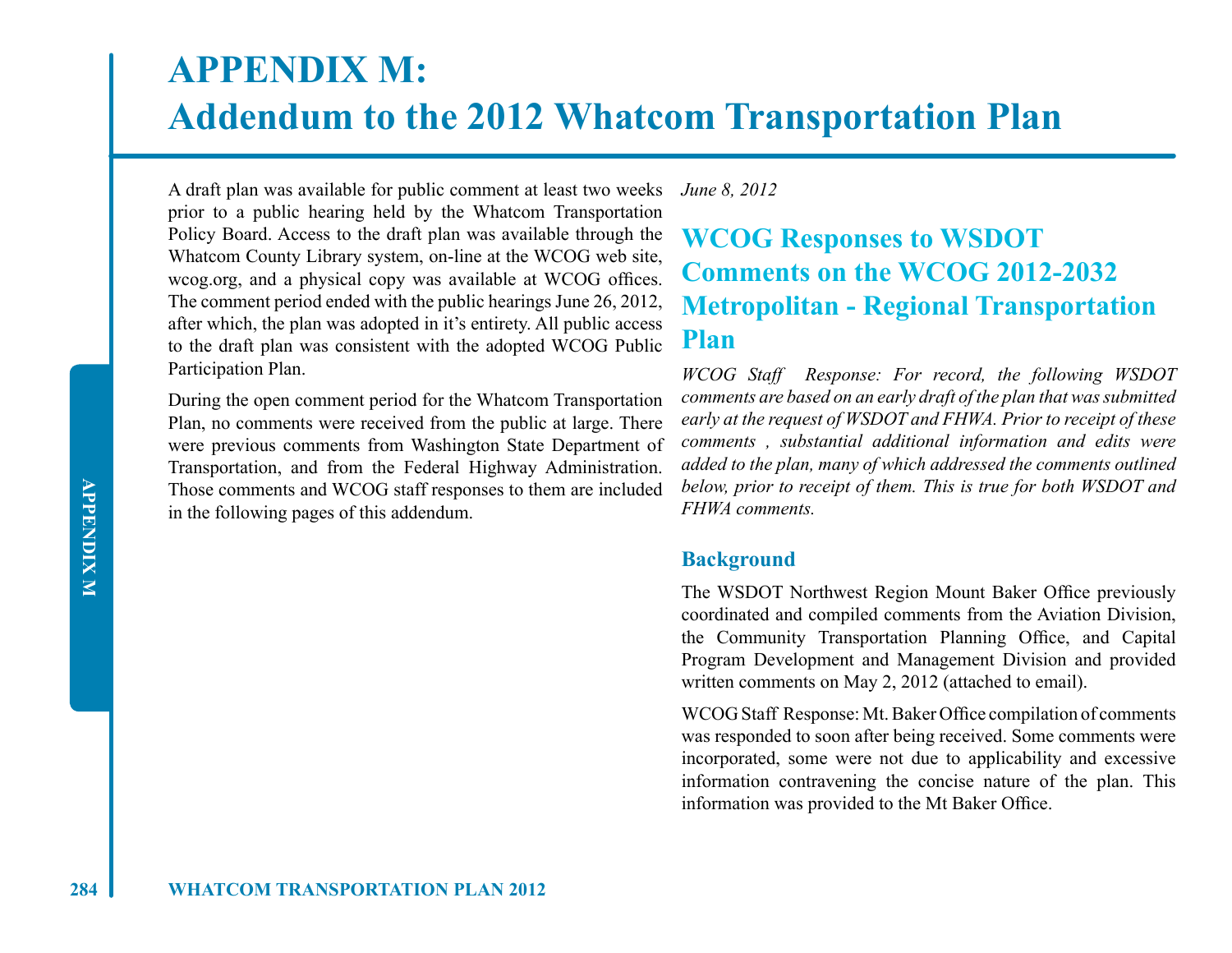WSDOT concludes that the draft WCOG 2012-2032 Metropolitan Transportation Plan, substantially meets the federal and state regulations for developing a long-range transportation plan, for both the metropolitan transportation planning area and the regional transportation planning area. The comments below highlight two areas that the Transportation Planning Office requests WCOG to consider prior to final adoption, on June 27, 2012.

# **Comments**

FTA Alternatives Analysis

23CFR450.322(f) (2)

 In addition, the locally preferred alternative selected from an Alternatives Analysis under the FTA's Capital Investment Grant program (49 U.S.C. 5309 and 49 CFR part 611) needs to be adopted as part of the metropolitan transportation plan as a condition for funding under 49 U.S.C. 5309;

Issue: This could affect transit funding within the region and we could not find this in the draft MTP.

### *WCOG Staff Response:*

*Transit Alternatives Analysis is required only in the instance of a New Starts situation. This program is not likely to be considered before the next plan update. Therefore, Alternative Analyses are not required of WCOG in the foreseeable future.*

# **Project Detail**

### 23CFR450.322 (f) (6)

 In all areas (regardless of air quality designation), all proposed improvements shall be described in sufficient detail to develop cost estimates.

Issue: Some, but not all, of the project descriptions appear to be lacking "sufficient detail". This is a possible issue with federal approval of TIP/STIP projects.

# **Suggestions**

For the next MTP update, consider extending the planning horizon. While 2012-2032 does meet the 20 year requirement, if there is any delay in adopting the plan the planning horizon can fall short. Additionally, we recommend rounding the years in five year increments, e.g., 2035.

### *WCOG Staff Response: Noted*

Chapter 2, The Setting: This chapter doesn't flow and is difficult to follow. It isn't clear to the reader what the purpose is, i.e., how it influences the rest of the plan. Consider limiting the data, charts, and graphs in this chapter and focus on presenting a clear description of the methodology, analysis, results, and how this process influenced the MTP goals and strategies and projects. We also suggest moving most of the charts and graphs to an appendix.

*WCOG Staff Response: The Settings chapter has been substantially revised. This chapter, however is intended to paint a picture of the region from a transportation perspective, not to analyze or establish methodologies. Those activities are portrayed in the appendices.* 

# **WCOG Responses to FHWA Comments on the WCOG 2012-2032 Metropolitan - Regional Transportation Plan**

*WCOG Staff Response: For record, the following FHWA comments are based on an early draft of the plan that was submitted early at the request of WSDOT and FHWA. Prior to receipt of these comments, substantial additional information and edits were added to the plan, many of which addressed the comments outlined below, prior to receipt of them. This is true for both WSDOT and FHWA comments.*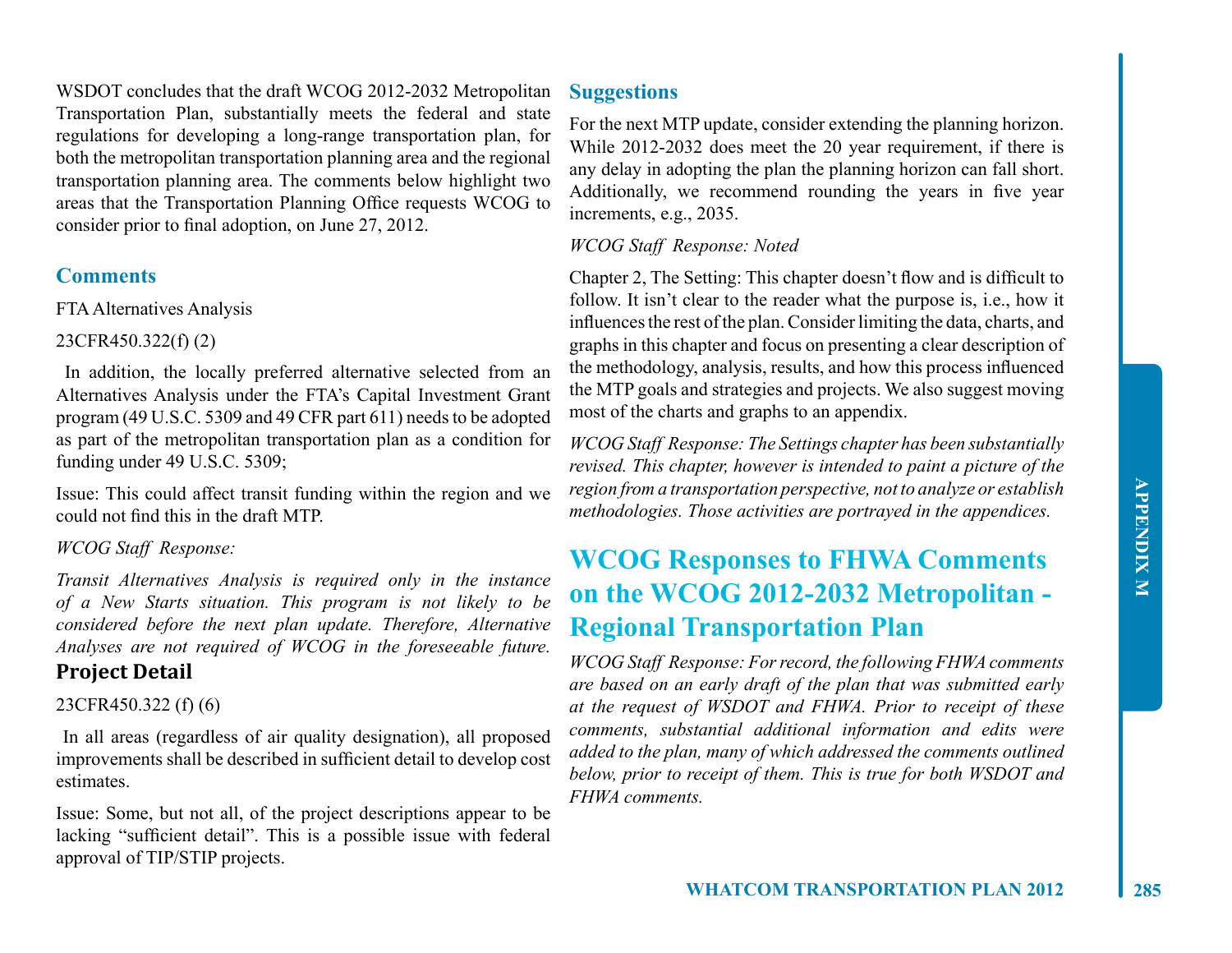### **General**

The statement "this plan meets Federal and State transportation planning requirements…" needs to be substantiated. The MTP must demonstrate how and where it meets the federal planning requirements. Perhaps the easiest method is to include a table that specifically identifies the provisions of 23 CFR 450.322 and where in the MTP document the requirements are addressed.

An example of where there might be a shortfall: the MTP is required to include both long-range and short-range strategies/actions that lead to the development of an integrated multimodal transportation system to facilitate the safe and efficient movement of people and goods in addressing current and future transportation demand. The MTP describes current status reasonably well, but there is no analysis shown that demonstrates that future improvements will comply with the regulatory requirement to address future demand. In other words, the MTP does not explicitly show that the project listing will provide a future transportation system that sufficiently meets the needs of the region.

Another example is that the MTP does not sufficiently discuss the types of environmental mitigation activities that may be necessary as a result of a build scenario.

*WCOG Staff Response: The referenced statement is of the WCOG's belief that the plan does meet requirements. Plans, as well as CFR's, are subject to interpretation. Short and long range strategies/ actions are exemplified in Appendix H. Short range projects are those identified for implementation between 2012 and 2017. Long range projects are those listed for 2017 – 2032. Applicability to plan strategies is identified under "Project Type" and relevance to "State Legislative Transportation Goals."* 

The MTP does not aggregate information sufficiently to describe the issues facing the region that result from the metropolitan area or that affect the metropolitan area.

*WCOG Staff Response: Issues facing the region are spelled out in the Whatcom's System section.*

The WCOG MPO is advised that the Transportation Improvement Program must be consistent with the newly adopted MTP.

*WCOG Staff Response: Noted*

### **Federal Requirements**

Under the Section describing Federal planning requirements there are a number of specific items not listed while the last two IMTC and Smart Trips are not federally required.

*WCOG Staff Response: There is no requirement, nor is it additive, to list all pertinent CFR's. The eight planning factors establish planning fundamentals and provide a baseline for the regulations.* 

The WCOG is advised to ensure that statements such as "CFR law also requires MTP/RTPO goals must be coordinated…" are accurate. The CFR does not discuss conflicts between MPO/RTPO goals. Further, the statement that "consistency is a requirement for all transportation plans beginning with the statewide transportation plan…" does not accurately describe the relationship between metropolitan and statewide plans  $(23 \text{ CFR } 450.214(f) - \text{within}$ each metropolitan area of the State, the long-range statewide transportation plan shall be developed in cooperation with the affected MPOs).

### *WCOG Staff Response: the referenced terminology is extracted from 23 CFR 450.306(d)*

Review of the draft document reflects a passive role that does not permit the MPO to exercise the authority and responsibility intended under 23 CFR 450. The "strategies" included in pages 8 – 13 portray the WCOG as a bystander whose responsibility is to "encourage" other agencies to perform certain activities rather than to conduct those activities. Statements such as "WCOG encourages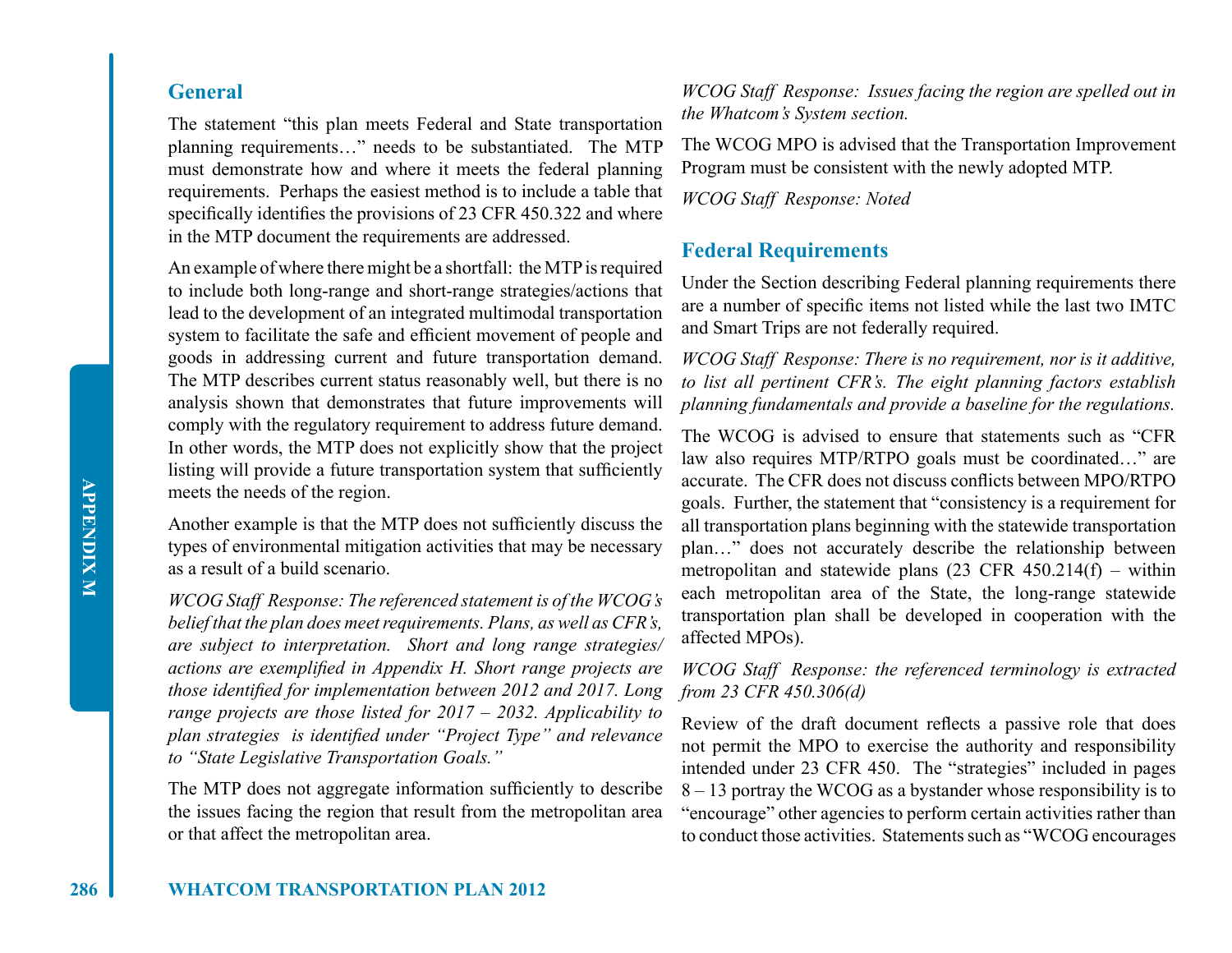maximizing the safety and security of transportation facilities.." need to be substantiated with actions that the WCOG intends to undertake during the plan time frame to make sure that safety and security of the transportation system within the metropolitan area is considered in the decision making. This can be done by establishing measurable objectives for safety/security to be used in selecting projects for programming and implementation.

*WCOG Staff Response: WCOG is not a TMA. WCOG does have authority to sub-allocate STP-R funds, which it does through a competitive process. Safety and security are among the criteria used to score projects proposed under this program. Any other federal funds used for transportation project implementation within the County are not under WCOG control, other than through "encouragement." As identified in the plan, WCOG also participates in border –related security measures by convening entities with security responsibility and authority and "encouraging" them to apply measures in ways that preserve transportation efficiency.* 

Strategy #4 states that "WCOG will work with regional jurisdictions and agencies to provide balanced access to transportation facilities…" How will WCOG do this?

*WCOG Staff Response: This is a question, not a comment, but the answer is: by encouraging them to do so.* 

Strategy #8 states that Whatcom is an "affected county." Describe what this is and how it influences the MPO function.

*WCOG Staff Response: As stated in the respective paragraph "under WA State Commute Reduction Law."*

Strategy #1 and strategy #13 appear to be the same. Describe the difference or consolidate as one strategy.

*WCOG Staff Response: Education is entirely different from participation. This seems self-evident.*

### **The Setting**

It would be helpful to make sure that the text discussion identifies the purposes and contents of the information in the tables.

#### *WCOG Staff Response: Noted*

Tables 1 through 8 are helpful in identifying socioeconomic and demographic indicators, but they are specific to jurisdictions within the WCOG. The information needs to be summarized and described for the metropolitan area.

### *WCOG Staff Response: The plan is a combined MPO RTPO, all jurisdictions are considered.*

The VMT and VHT discussion on page 21 appears to be trying to justify future improvements by showing large percentage changes in some jurisdictions. However, on closer inspection the numbers may tell a different story. Changes in VMT and VHT taken by themselves portray a potentially drastic situation (although 89% change in VHT in Blaine might be reasonable considering the 82% increase in employment and 111% increase in population – see below). In order to be meaningful and provide an accurate picture for the metropolitan area, indicators should be normalized so that valid comparisons can be made. Where possible, annual percentage rates should be used and indicators should be shown on a per capita and per employee basis. Using table 1 as an example:

Household population – annual change is  $1.2\%$ 

Employment – annual change is 1.4%

Daily VMT – annual change is  $1.1\%$ 

Daily VHT – annual change is 1.7%

The analysis would be made stronger by answering the following questions: How are the "indicators" affecting each other? Are these rates of change reasonable? Are there particular causal relationships that can be determined? Assuming the no-build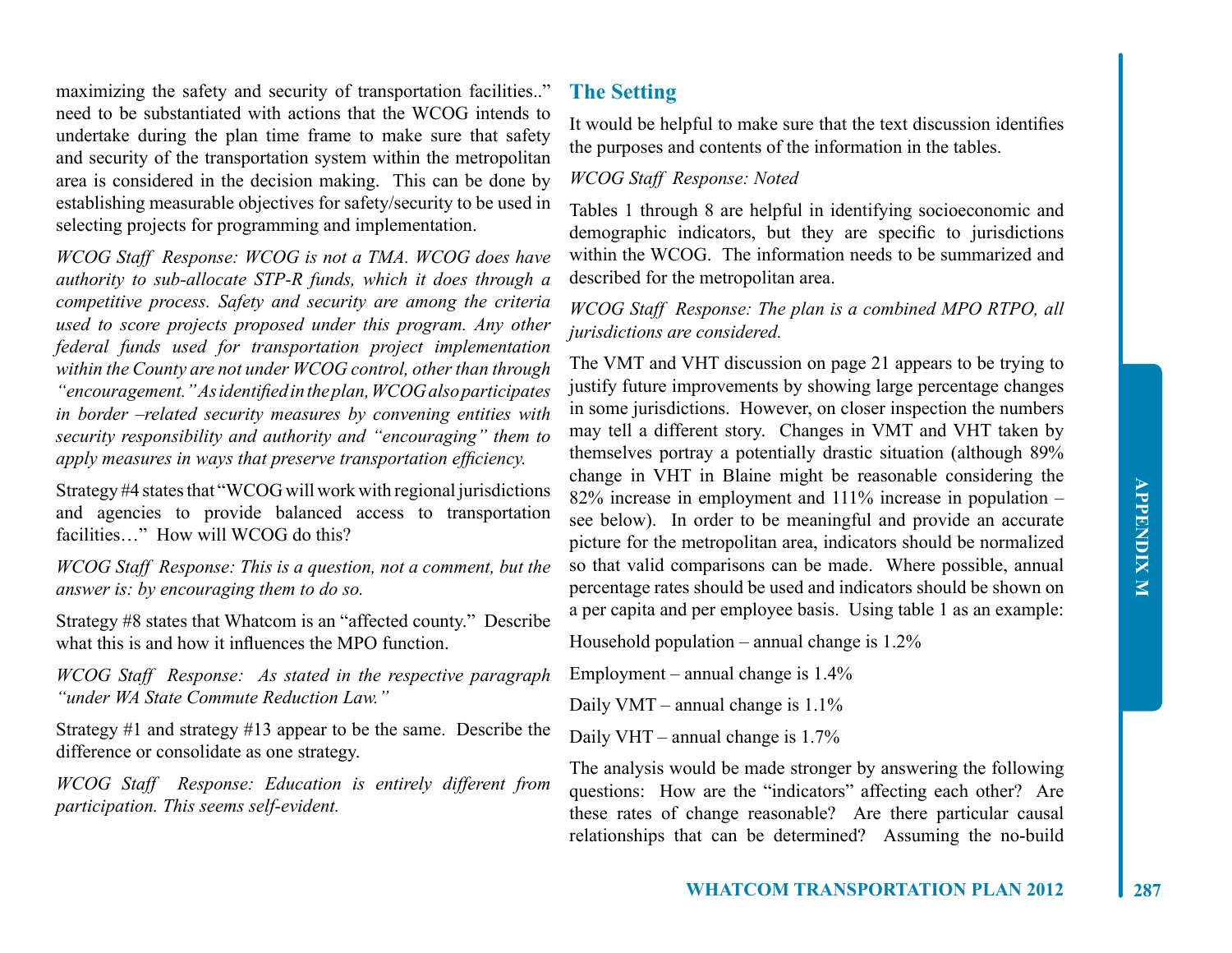scenario for the time frames and given the annual rates of change, what, if any improvements are necessary and why?

Again from table 1:

Daily VMT per capita in 2008 is 20.06

Daily VMT per capita in 2032 is 19.67

Daily VHT per capita in 2008 is 0.54 (32 minutes)

Daily VHT per capita in 2032 is 0.60 (36 minutes)

Daily VHT per employee in 2008 is 0.80 (48 minutes)

Daily VHT per employee in 2032 is 0.87 (52 minutes)

Even though Daily VMT is rising, on a per capita basis it is falling. Daily VHT per capita is increasing but the magnitude of that change is substantially less than what is represented in the table. What do these numbers demonstrate? How does this information influence the transportation system? Again, assuming the no-build scenario for each period, are improvements needed?

In the VMT/VHT discussion on page 21, the City of Blaine is used to demonstrate an extreme situation for the region. Normalizing the indicators (table 2) provides a substantially different picture:

Daily VMT per capita in 2008 is 16.98

Daily VMT per capita in 2032 is 13.57

Daily VHT per capita in 2008 is 0.41 (25 minutes)

Daily VHT per capita in 2032 is 0.37 (22 minutes)

Daily VHT per employee in 2008 is 0.66 (40 minutes)

Daily VHT per employee in 2032 is 0.69 (41 minutes)

*WCOG Staff Response: Noted. This section has been substantially edited in the current draft.*

Please clarify the information that Table 12 is showing  $-$  is it for

the no-build? Is it in minutes? Is it per employee?

*WCOG Staff Response: Noted. The adjacent Figure 4 stipulates minutes. The table reflects no-build as stated in the Travel Demand Forecast text associated with all figures and tables except the figure s 8, and 9.* 

On page 21 there is the statement "because job growth can increase VMT, the region's VMT is expected to rise by…" Job growth can be one cause of increase in VMT, but there are others, such as where people live in relation to the jobs. The metropolitan plan must identify what is causing VMT growth in the region.

*WCOG Staff Response: Noted.*

Review Figure 6 to make sure that the graph represents "daily" VHT.

*WCOG Staff Response: VHT numbers are extracted from the WCOG TransCAD model. They are correctly labeled "Daily."* 

The "regional lifestyle trends" discussion mentions "unconventional methods of independent travel" but doesn't talk about what those are.

*WCOG Staff Response: The current draft does not include the quoted language.*

# **Whatcom's System**

Walking and bicycling are identified as accounting for substantial percentages of all trips but they are not itemized in tables 1 through 8.

*WCOG Staff Response: Noted*

# **Programs & Projects**

Where did the "Fiscally Constrained Projects" list come from?